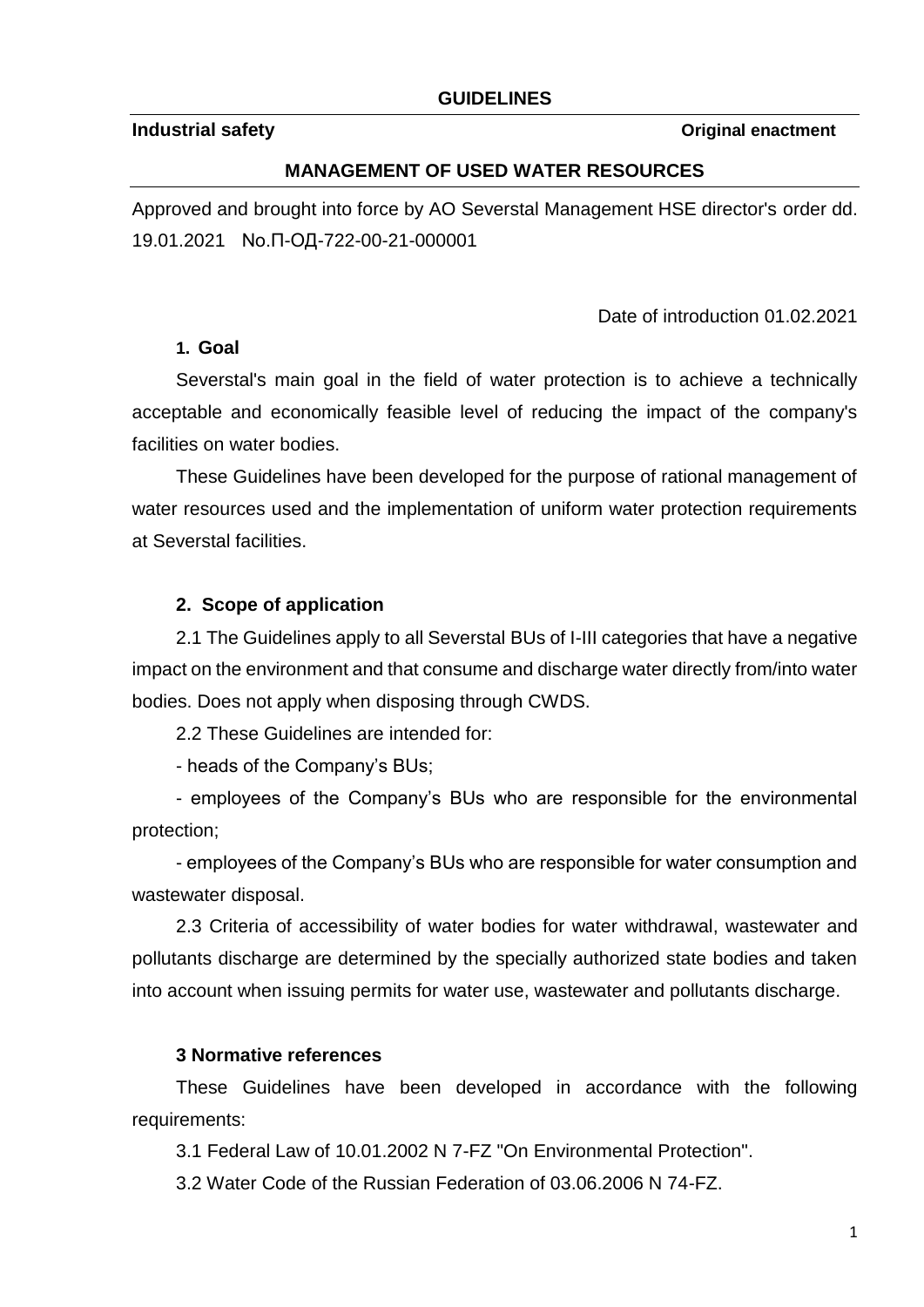3.3 Environmental protection policy of PAO Severstal and related entities.

### **4 Terms and definitions**

**Rational water use** is a set of measures to reduce water consumption and increase the efficiency of wastewater treatment in order to conserve resources, protect nature and improve economic efficiency in industrial sector.

**Permit documents for water use and discharge of wastewater / pollutants:**

- water use agreement (contract);

- decision on granting a water body for use;

- permission to discharge substances (except for radioactive ones) and microorganisms into water bodies.

**Water resources** are surface and ground waters that are in water bodies and are used or can be used.

**Local water cycle** – a system of industrial water supply and disposal, with multiple uses of water in the same production cycle, without discharge of waste and other water into natural water bodies, or with a minimum discharge of water that meets regulatory requirements.

## **5 Designations and abbreviations**

**BU** – business unit

**NEI** – negative environmental impact

**CWDS** – Centralized Wastewater Disposal System

## **6 Main goals achieved by rational water use measures:**

• **Renewability** - ensuring the availability of water resources for future generations, fresh water withdrawal should not exceed the natural water replacement rate.

• **Conservation of natural habitat** - reducing water consumption to preserve the natural aquatic environment.

# **7 Obligations**

## **7.1 Apply effective and transparent corporate water use rules:**

• Publicly disclose the company's approach to rational water use.

• Clearly allocate responsibilities and duties for water use both at the level of corporate management and at the level of a specific enterprise, subdivision.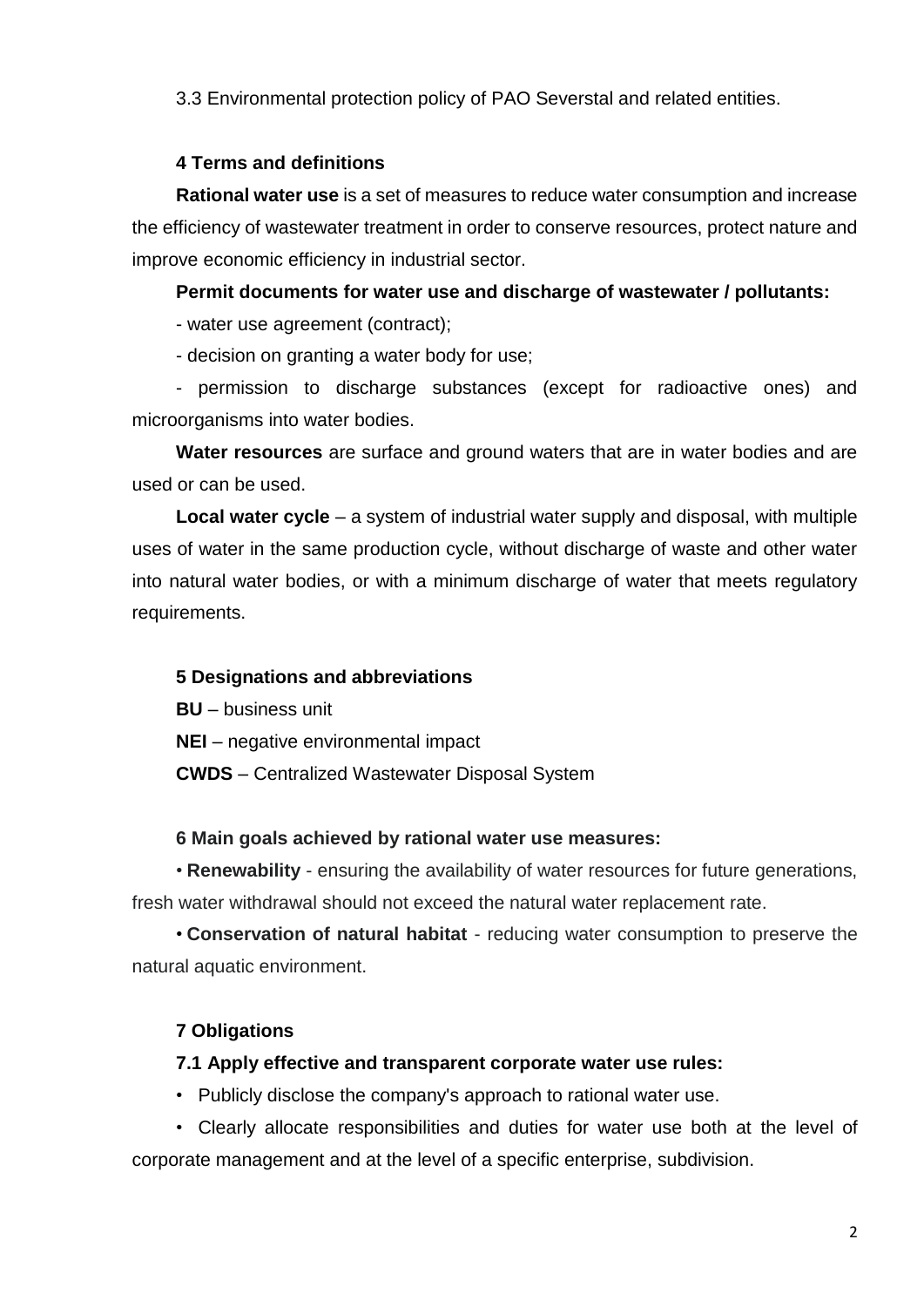• Integrate water use aspects into business planning, including company strategy and investment planning.

• Provide public reports on water use indicators, significant risks, opportunities, and measures taken by the management, using a consistent system of technological indicators and generally recognized approaches.

### **7.2 Ensure efficient water use in production:**

• Provide for regular recordkeeping of water consumption, water discharge, water losses in production with drawing up balance schemes of water consumption, water discharge at least twice (2) a year.

• Maintain optimal water balance.

• Establish technically acceptable and economically feasible goals and objectives for water use on water bodies.

• Provide for regular monitoring of pollutants' discharge with wastewater, natural waters at background section, monitoring section and wastewater discharge sections.

• Proactively manage water volumes and quality to reduce the potential impact on society and the environment.

- Implement innovative wastewater treatment technologies.
- Develop and implement low-water and no-water technologies.
- Eliminate water leaks.
- Create local closed-loop cycles and unified water supply systems.

• Ensure that water treatment equipment is maintained in good technical condition (operation of treatment facilities in accordance with design parameters and performance requirements). Maintenance and inspection procedures should include:

- $\checkmark$  Routine inspection of equipment;
- $\checkmark$  Periodic calibration and adjustment;
- $\checkmark$  Timely repair or replacement of failed equipment / parts;
- $\checkmark$  Keeping the records of maintenance and inspections;
- $\checkmark$  Performing inspection and maintenance work in a safe manner;
- $\checkmark$  Training of personnel:
- $\checkmark$  Prompt procurement of spare parts and availability of maintenance contracts;
- $\checkmark$  Water treatment equipment monitoring programs.

• Ensure availability of permit documents for water use, wastewater and pollutant discharge.